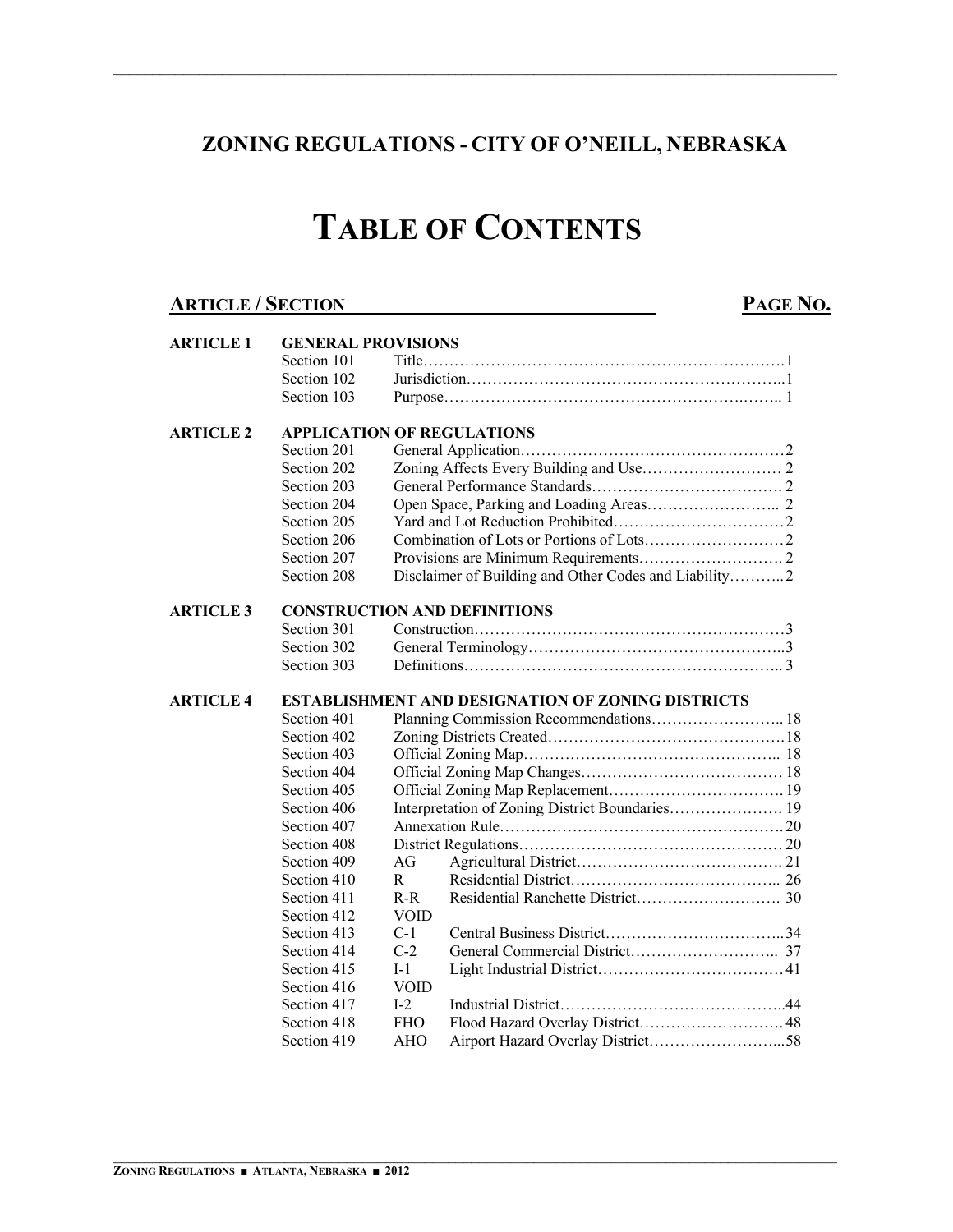### **ARTICLE / SECTION PAGE NO.**

|                  | <b>ARTICLE 5</b>           | <b>SUPPLEMENTAL REGULATIONS</b>                             |  |
|------------------|----------------------------|-------------------------------------------------------------|--|
|                  | Section 501                |                                                             |  |
|                  | Section 502                |                                                             |  |
|                  | Section 503                |                                                             |  |
|                  | Section 504                |                                                             |  |
|                  | Section 505                |                                                             |  |
|                  | Section 506                |                                                             |  |
|                  | Section 507                |                                                             |  |
|                  | Section 508                |                                                             |  |
|                  | Section 509                |                                                             |  |
|                  | Section 510                |                                                             |  |
|                  | Section 511                |                                                             |  |
|                  | Section 512                |                                                             |  |
|                  | Section 513                |                                                             |  |
|                  | Section 514                |                                                             |  |
|                  | Section 515                | Home Occupations and Home Based Businesses 66               |  |
|                  | Section 516                |                                                             |  |
|                  | Section 517                |                                                             |  |
|                  | Section 518                |                                                             |  |
|                  | Section 519                |                                                             |  |
|                  | Section 520                |                                                             |  |
|                  | Section 521                |                                                             |  |
|                  | Section 522                |                                                             |  |
|                  | Section 523                |                                                             |  |
|                  | Section 524                | Manufactured Home - Mobile Home Parks, Courts and           |  |
|                  |                            |                                                             |  |
|                  | Section 525                |                                                             |  |
|                  | Section 526                |                                                             |  |
|                  | Section 527                |                                                             |  |
|                  | Section 528                | New Railroad Crossing Site Distance Restrictions 89         |  |
|                  | Section 529                |                                                             |  |
| <b>ARTICLE 6</b> | <b>NON-CONFORMING USES</b> |                                                             |  |
|                  | Section 601                |                                                             |  |
|                  | Section 602                |                                                             |  |
|                  | Section 603                |                                                             |  |
|                  | Section 604                |                                                             |  |
|                  | Section 605                | Non-Conforming Uses of Land with Minor Structures 92        |  |
|                  | Section 606                |                                                             |  |
|                  | Section 607                | Non-Conforming Uses of Structures or of Structures and Land |  |
|                  | Section 608                | Repair and Maintenance of Non-Conforming Structures 93      |  |
|                  | Section 609                |                                                             |  |
| <b>ARTICLE 7</b> |                            | <b>CONDITIONAL USES PERMITTED BY SPECIAL REVIEW</b>         |  |
|                  | Section 701                |                                                             |  |
|                  | Section 702                |                                                             |  |
|                  | Section 703                | Procedure, Consideration and Public Hearings 95             |  |
|                  | Section 704                | Rules Governing Authorization of Conditional Uses96         |  |

Section 705 Expiration of Conditional Uses……………………………….. 97